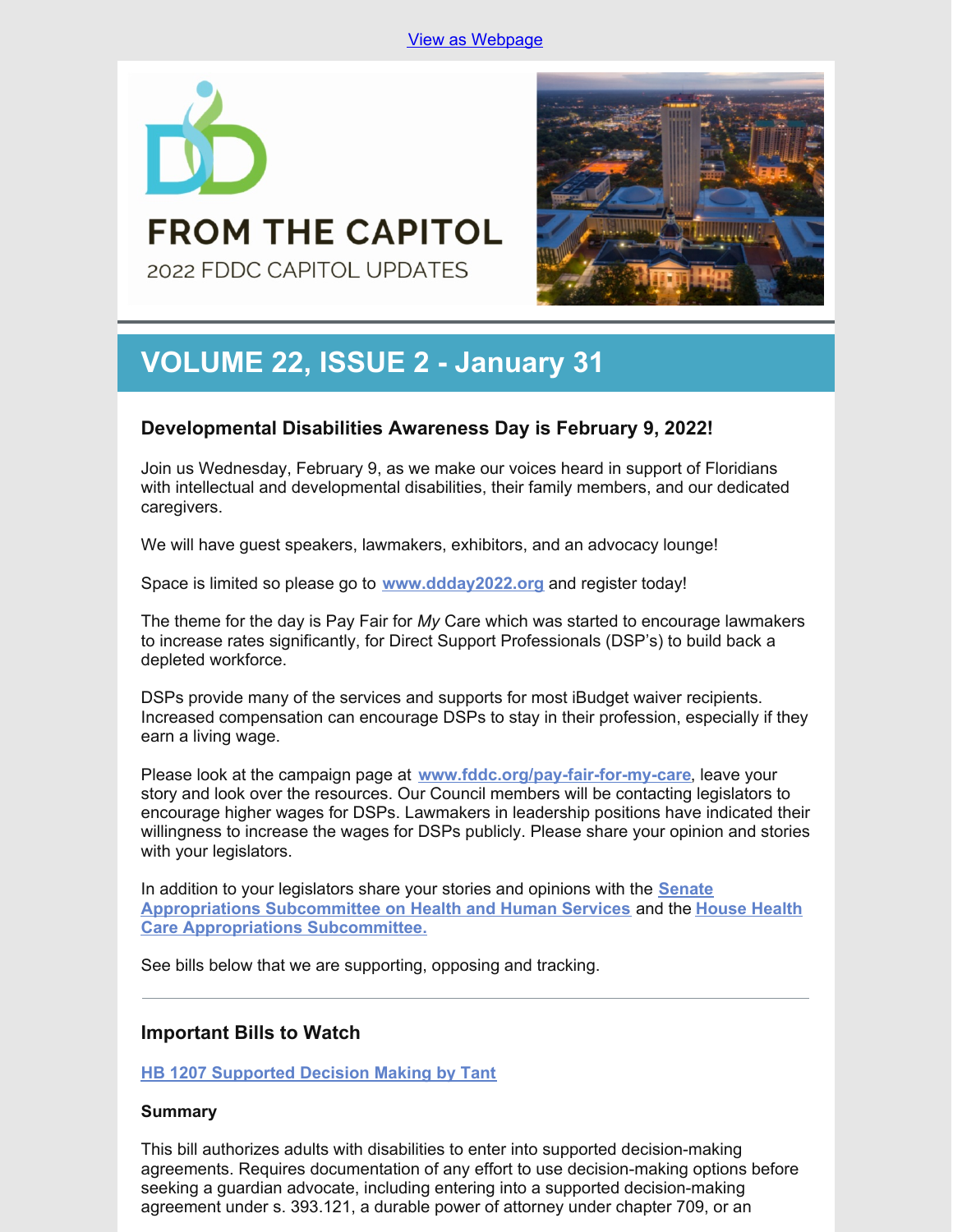advance directive under chapter 765. And prohibits use of such agreements as evidence of incapacity. The bill provides criteria for supporters; provides requirements for supported decision making agreements; and authorizes adults with disabilities who have guardian advocates to start supported decision-making agreements if approved by their guardian advocate. The bill revises requirements for petitions to appoint guardian advocates. The Council supports this bill.

### **Actions**

01/05/22 HOUSE - Filed 01/12/22 HOUSE - Referred to Children, Families & Seniors Subcommittee; Civil Justice & Property Rights Subcommittee; Health & Human Services Committee 01/25/22 HOUSE - Favorable with CS by Children, Families & Seniors Subcommittee; 15 Yeas, 0 01/26/22 HOUSE - ComCommittee Substitute Text (C1) Filed

### **Similar Bills**

**SB 1772 Supported Decision Making for Adults with [Disabilities](https://www.myfloridahouse.gov/Sections/Bills/billsdetail.aspx?BillId=76242&) by Torres, Jr.**

01/12/22 SENATE - Referred to Children, Families, and Elder Affairs; Appropriations; Rules.

**SB 1704 Social Services Estimating [Conference](https://www.myfloridahouse.gov/Sections/Bills/billsdetail.aspx?BillId=76170) by Ausley**

#### **Summary**

This bill requires the Social Services Estimating Conference to develop The Social Services Estimating Conference shall develop information related to the iBudget system for the home-based and community-based Medicaid waiver services program and must include iBudget enrollment, the number of current waiver recipients, the size of the waiting list, the utilization rate of program services, and expenditure information that the conference determines is needed to plan for and project future budgets and the drawdown of federal matching funds. **The Council supports this bill.**

#### **Actions**

01/07/22 SENATE - Filed 01/12/22 SENATE - Referred to Children, Families, and Elder Affairs; Appropriations Subcommittee on Health and Human Services; Appropriations

### **Identical Bills**

**HB 1569 Social Services Estimating [Conference](https://www.myfloridahouse.gov/Sections/Bills/billsdetail.aspx?BillId=76559&) by Smith (C)**

01/16/22 HOUSE - Now in Health Care Appropriations Subcommittee

**HB 235 Restraint of Students with Disabilities in Public Schools by Plasencia [CoSponsors:](https://www.myfloridahouse.gov/Sections/Bills/billsdetail.aspx?BillId=73355) Eskamani, Morales, Tant**

#### **Summary**

This bill prohibits school personnel from using mechanical restraint on students with disabilities. This does not apply to school resource officers, school safety officers, school guardians, or school security guards as described in s. 1006.12, who may use mechanical restraint in the exercise of their powers and duties to restrict students in grades 6 through 12. **The Council supports this bill.**

#### **Actions**

10/06/21 HOUSE - Filed.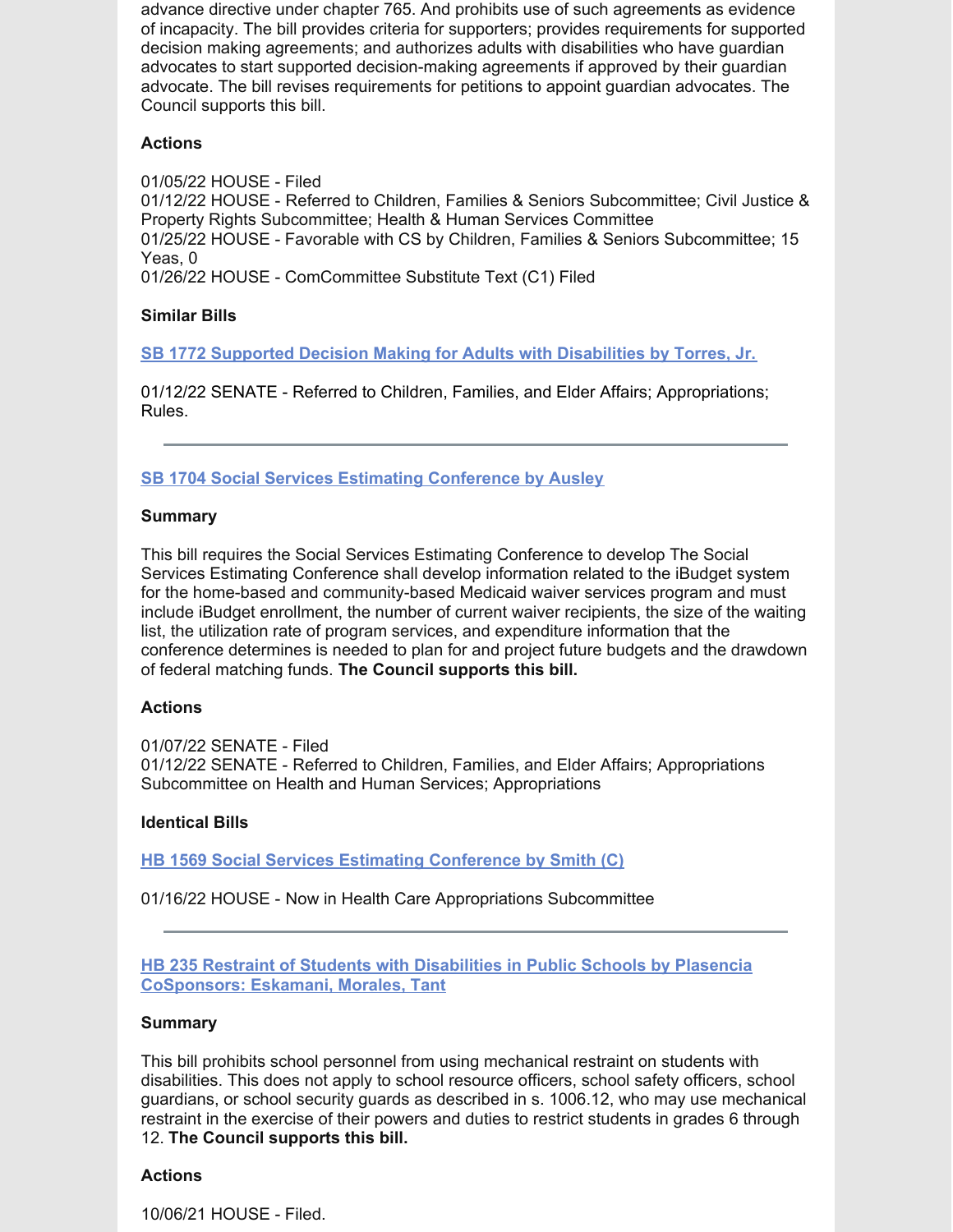10/22/21 HOUSE - Referred to Early Learning & Elementary Education Subcommittee; Secondary Education & Career Development Subcommittee; Education & Employment **Committee** 01/13/22 HOUSE - Favorable by Early Learning & Elementary Education Subcommittee; 17 Yeas, 0 Nays

01/27/22 HOUSE - Favorable by Secondary Education & Career Development Subcommittee; 15 Yeas, 0 Nays

HOUSE Now in Education & Employment Committee

#### **Identical Bills**

**SB 0390 Restraint of Students with [Disabilities](https://www.myfloridahouse.gov/Sections/Bills/billsdetail.aspx?BillId=73330&) in Public Schools by Book**

01/27/22 SENATE - On Committee agenda - Education, 02/01/22, 1:00 pm, 412

**HB 15 Children with Developmental Delays by Tant and Hawkins [\(CO-SPONSORS\)](https://www.myfloridahouse.gov/Sections/Bills/billsdetail.aspx?BillId=73025) Arrington; Benjamin; Driskell; Eskamani; Goff-Marcil; Hunschofsky; Joseph; Learned; Morales; Plasencia; Skidmore; Toledo; Valdés; Williams; Woodson**

#### **Summary**

This bill revises definition of term "exceptional student" to include additional students with developmental delays ages birth through 9 years or through the student's completion of grade 2, whichever occurs first(current law includes up to age 5). **The Council supports this bill.**

#### **Actions**

07/21/21 HOUSE - Filed. 09/17/21 HOUSE - Referred to Early Learning & Elementary Education Subcommittee; PreK-12 Appropriations Subcommittee; Education & Employment Committee 01/19/22 HOUSE - Favorable by Early Learning & Elementary Education Subcommittee; 13 Yeas, 0 Nays HOUSE - Now in PreK-12 Appropriations Subcommittee

#### **Identical Bills**

**SB 0236 Children with Developmental Delays by Jones [\(CO-SPONSORS\)](https://www.myfloridahouse.gov/Sections/Bills/billsdetail.aspx?BillId=73164&) Ausley; Powell; Berman; Taddeo** 11/02/21 SENATE Now in Appropriations Subcommittee on Education

#### **HB 155 Certificates of Completion by Valdes [\(CO-SPONSORS\)](https://www.myfloridahouse.gov/Sections/Bills/billsdetail.aspx?BillId=73206) Benjamin; Hart; Morales**

#### **Summary**

This bill provides students who have been awarded certificate of completion are eligible to enroll in workforce education programs. The bill also requires identification of such programs by Charter Technical Career Centers and the bill requires students who will be awarded certificate of completion to be advised of their educational options. **The Council supports this bill.**

### **Actions**

09/21/21 HOUSE - Filed. 09/29/21 HOUSE - Referred to Secondary Education & Career Development Subcommittee, Education & Employment Committee 01/27/22 HOUSE - Favorable by Secondary Education & Career Development Subcommittee; 15 Yeas, 0 Nays HOUSE - Now in Education & Employment Committee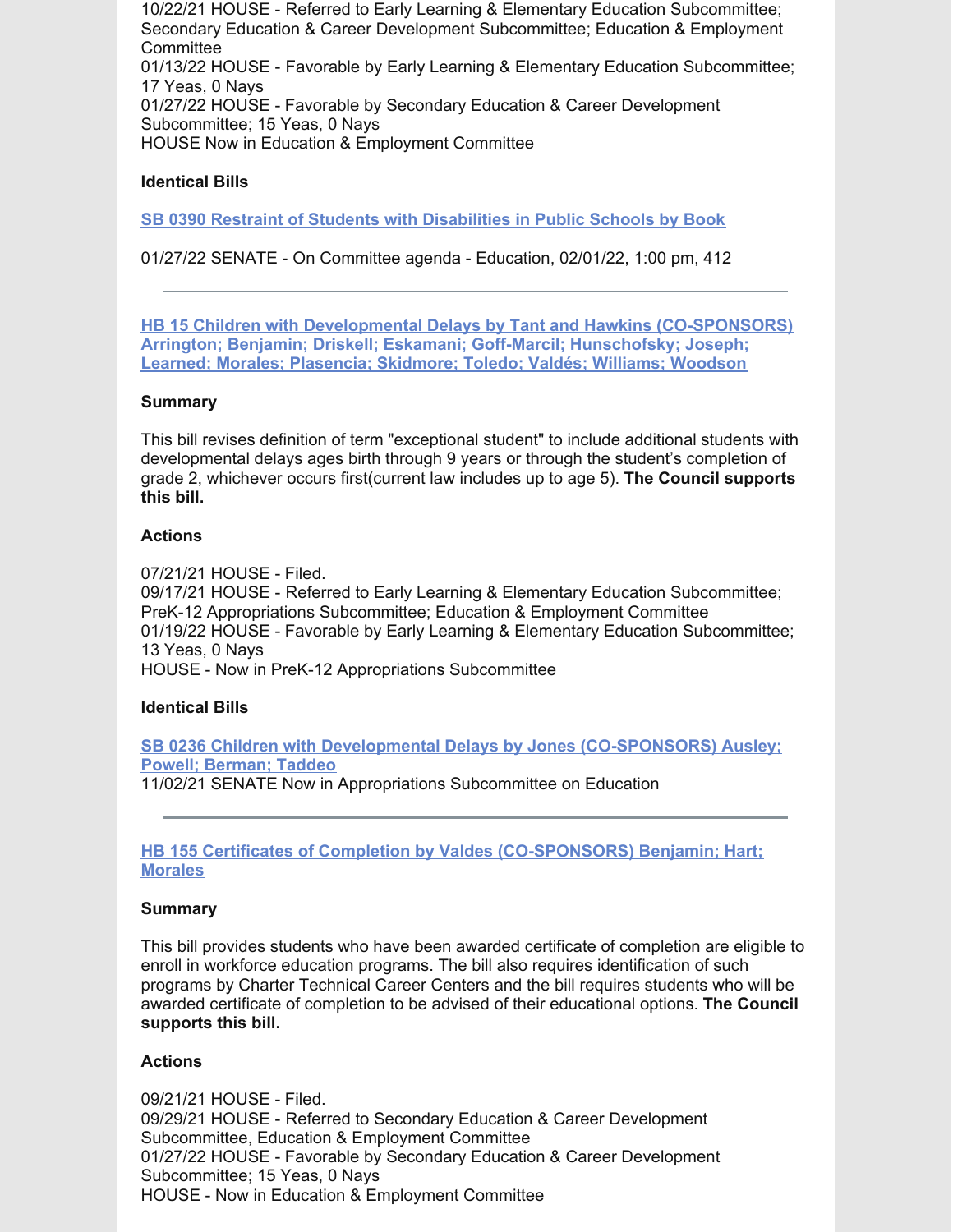#### **Identical Bills**

**SB 1068 Certificates of [Completion](https://www.myfloridahouse.gov/Sections/Bills/billsdetail.aspx?BillId=75103&) by Jones** 01/27/22 SENATE - On Committee agenda - Education, 02/01/22, 1:00 pm, 412

#### **SB 1040 Registry of Persons with Special Needs by [Brodeur-linked](https://www.myfloridahouse.gov/Sections/Bills/billsdetail.aspx?BillId=74991) to SB 1042**

#### **Summary**

This bill is cited as the "Protect Our Loved Ones Act" and requires the Agency for Persons with Disabilities to develop and maintain a database, to be known as the Registry of Persons with Special Needs, of persons who may have developmental, psychological, or other disabilities or conditions that may be relevant to their interactions with law enforcement officers. Parents, guardians, and caregivers may enroll in the registry a person of any age with any type of developmental, psychological, or other disability or condition, including, but not limited to, autism spectrum disorder, Alzheimer's disease, dementia, bipolar disorder, and Down syndrome. Persons may also enroll themselves if they are 18 years of age or older.

The Department of Law Enforcement shall provide information from the registry to law enforcement officers to assist officers in the performance of their official duties. The registry shall provide such relevant information to a law enforcement officer engaged in his or her official duties upon an officer's request made through the Florida Crime Information Center.

*HB 733 became a proposed committee bill PCS733 and changed considerably HB 733 has been replaced with PCS 733. Now, instead of an APD list, if an individual receives the "D" identifier on his or her identification card, such information shall be included through the Driver and Vehicle Information Database and available through the Florida Crime Information Center system. This could interfere with an individual's employment by being on a criminal database and there doesn't appear to be a way to get off the criminal database.* **The Council is opposing this bill.**

#### **Actions**

11/23/21 SENATE - Filed. 12/13/21 SENATE - Referred to Children, Families, and Elder Affairs; Appropriations Subcommittee on Health and Human Services; Appropriations

#### **Identical Bills**

**HB 0733 Registry of Persons with Special Needs by [Plasencia](https://www.myfloridahouse.gov/Sections/Bills/billsdetail.aspx?BillId=75034&)** 01/25/22 HOUSE - Favorable with CS by Children, Families & Seniors Subcommittee; 14 Yeas, 1 Nay 01/26/22 HOUSE - Committee Substitute Text (C1) Filed

#### **Linked Bills**

**SB 1042 Public [Records/Registry](https://www.myfloridahouse.gov/Sections/Bills/billsdetail.aspx?BillId=74990&) of Persons with Special Needs by Brodeur**

12/13/21 SENATE Referred to Children, Families, and Elder Affairs; Appropriations Subcommittee on Health and Human Services; Appropriations

**SB 1042 Public [Records/Registry](https://www.myfloridahouse.gov/Sections/Bills/billsdetail.aspx?BillId=74990&) of Persons with Special Needs by Brodeur-linked to SB 1040**

#### **Summary**

This bill provides an exemption from public records requirements for all records, data, information, correspondence, and communications relating to the enrollment of persons in the registry of persons with special needs and authorizes law enforcement agencies,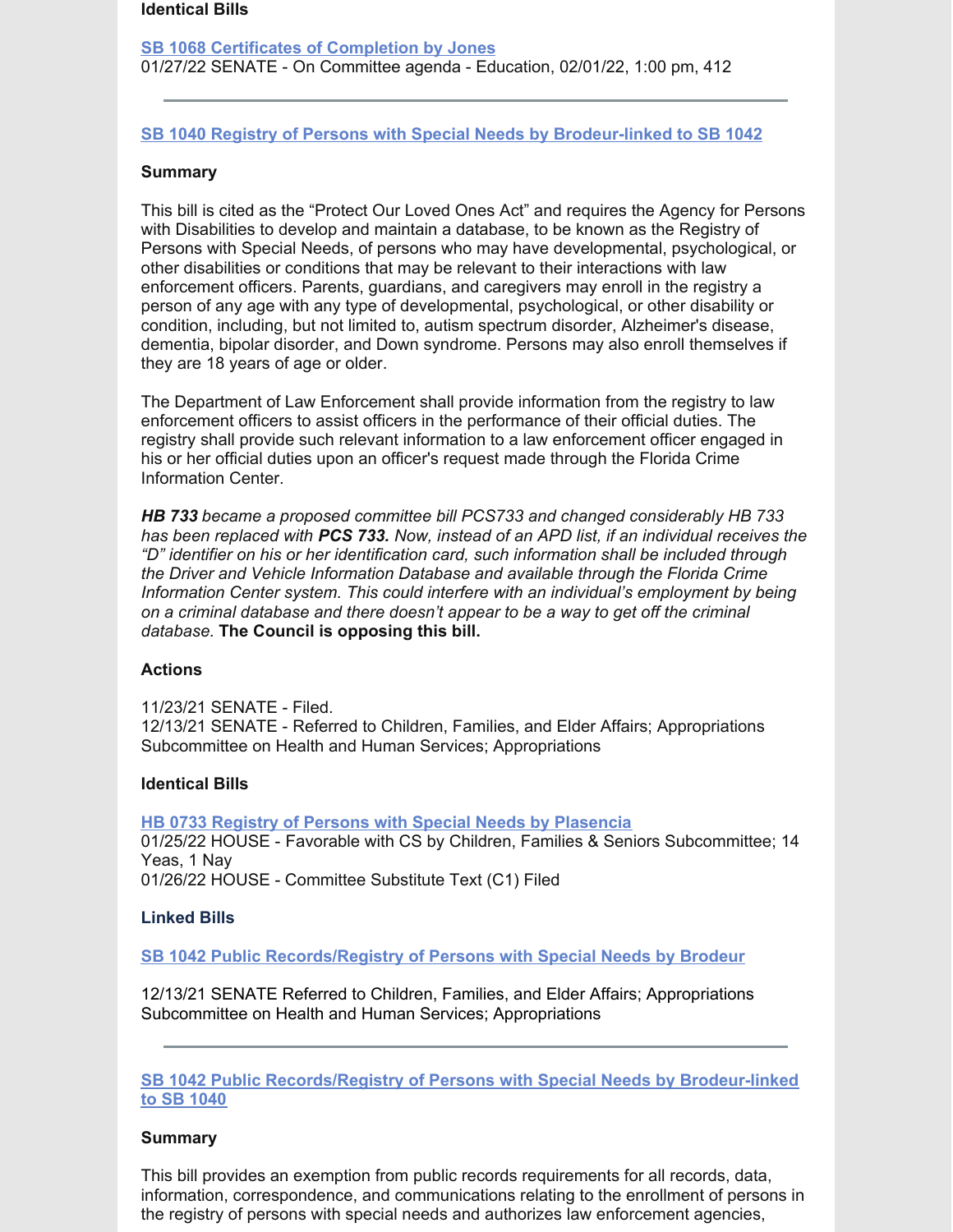county emergency management agencies, and local fire departments to further disclose confidential and exempt information under certain circumstances. The bill provides for future legislative review and repeal of the exemption if there is a statement of public necessity.

#### **Identical Bills**

**HB 0735 Pub. [Rec./Registry](https://www.myfloridahouse.gov/Sections/Bills/billsdetail.aspx?BillId=75035&) of Persons with Special Needs by Plasencia** 12/13/21 HOUSE - Now in Children, Families & Seniors Subcommittee

#### **SB 1692 [Medicaid](https://www.myfloridahouse.gov/Sections/Bills/billsdetail.aspx?BillId=76163) Buy-in Program by Pizzo**

#### **Summary**

This bill requires the Agency for Health Care Administration to establish and implement a Medicaid buy-in program for certain individuals with disabilities. The bill provides requirements for the program and requires the agency to seek federal waiver approval or submit any state plan amendments necessary to implement the program. The bill requires the agency to implement the program upon receiving federal approval.

#### **Actions**

01/06/22 SENATE - Filed 01/12/22 SENATE - Referred to Health Policy; Appropriations Subcommittee on Health and Human Services; Appropriations

#### **Identical Bills**

**HB 0675 Medicaid Buy-in Program by Woodson and Smith, C. [\(CO-SPONSORS\)](https://www.myfloridahouse.gov/Sections/Bills/billsdetail.aspx?BillId=74798&) Morales; Valdés** 12/13/21 HOUSE - Now in Finance & Facilities Subcommittee

**SB 1822 [Medicaid](https://www.myfloridahouse.gov/Sections/Bills/billsdetail.aspx?BillId=76281&) Buy-in Program by Jones**

1/12/22 SENATE - Referred to Health Policy; Appropriations Subcommittee on Health and Human Services; Appropriations

**SB 414 Family Caregiver Certified Nursing Assistant Program by Powell Co-[Sponsors:](https://www.myfloridahouse.gov/Sections/Bills/billsdetail.aspx?BillId=73361&) Book**

#### **Summary**

This bill Requires the Board of Nursing, in consultation with the Agency for Health Care Administration, to develop a program to train and certify family caregivers as certified nursing assistants for a specified purpose. The bill authorizes family caregivers who complete the program to take the nursing assistant competency examination. The bill also provides that caregivers who pass the examination are eligible for certification as a nursing assistant.

#### **Actions**

10/07/21 SENATE - Filed 10/13/21 SENATE - Referred to Health Policy; Appropriations Subcommittee on Health and Human Services; Appropriations 12/02/21 SENATE - Favorable by Health Policy; 7 Yeas, 0 Nays SENATE Now in Appropriations Subcommittee on Health and Human Services

#### **Identical Bills**

**HB 0209 Family [Caregiver](https://www.myfloridahouse.gov/Sections/Bills/billsdetail.aspx?BillId=73306) Certified Nursing Assistant Program by Silvers** 10/06/21 HOUSE - Now in Finance & Facilities Subcommittee